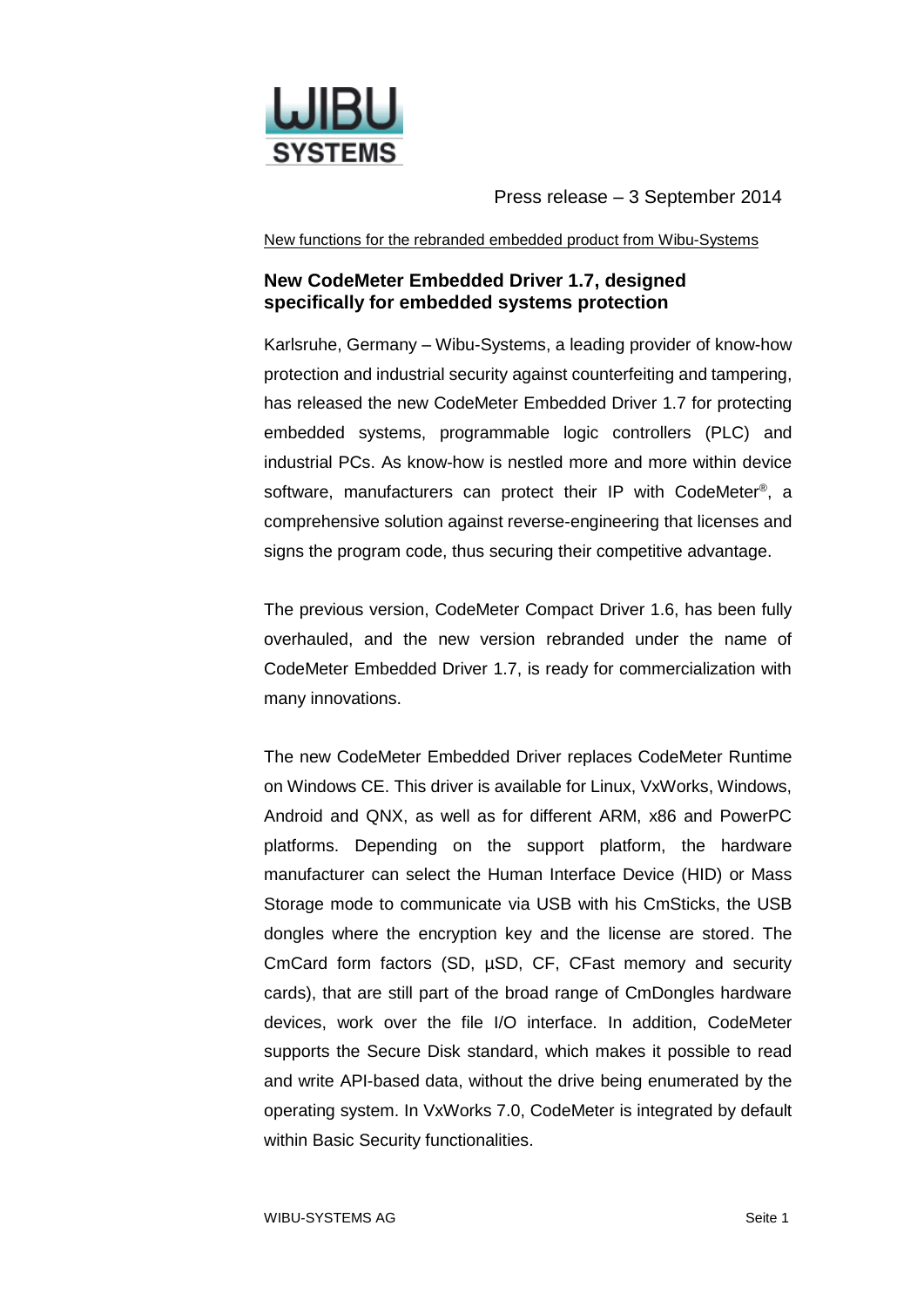

Press release – 3 September 2014

The technology for the activation of specific functions, licensing and protection is in principle identical to the one that characterizes our CmDongles, whether it is a smart card based USB dongle or a μSD card, or even a software-based vessel (CmActLicense) where the license is bound to a digital fingerprint of the target system.

The protection functions that characterize CodeMeter Embedded Driver are vital for connected control systems in Industry 4.0, but also for machine-to-machine (M2M) and Internet of Things (IoT) applications.

Oliver Winzenried, CEO and founder of Wibu-Systems, explains: "Under VxWorks and Linux manufacturers can use our ExProtector in addition to CodeMeter Embedded Driver. By integrating this encryption tool directly into the loader of the operating system, we provide a comprehensive protection solution, including secure boot for embedded systems."



Product Logo: Manufacturers will soon be able to protect, license and sign their embedded software license with the new CodeMeter Embedded Driver 1.7

Press contact: WIBU-SYSTEMS AG Daniela Previtali, Global Marketing Manager Tel. +49 721 9317235 / +39 035 0667070 Mail[: daniela.previtali@wibu.com](mailto:daniela.previtali@wibu.com) Internet[: www.wibu.com](http://www.wibu.com/)

propelling your business to new heights 25 years of Perfection in Protection, Licensing and Security